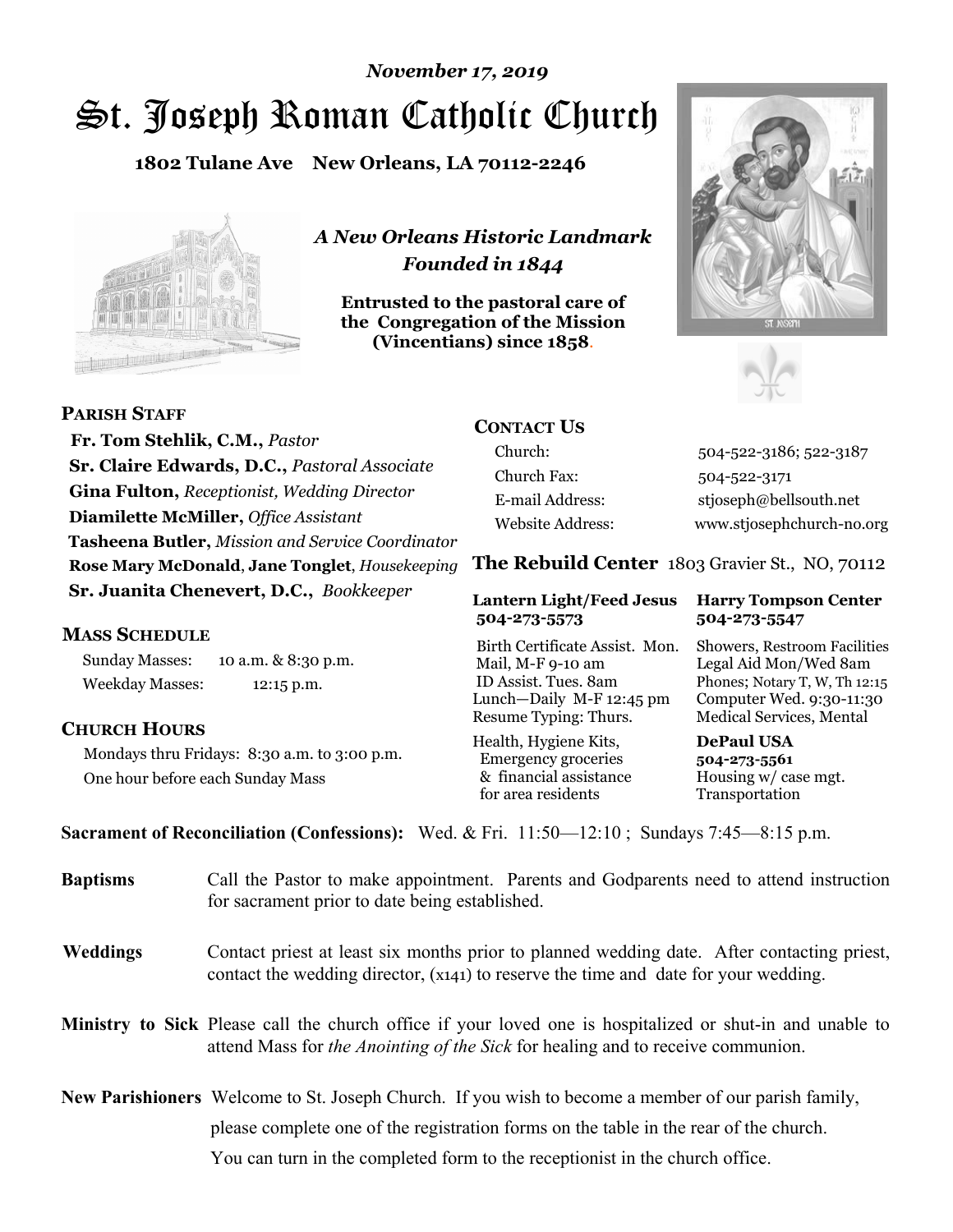# **Thirty-third Sunday in Ordinary Server According to According the Sunday in Ordinary November 17, 2019**



**10:00 am** *Clarence Schlamp +; Madeline von Almen* **+;** *Marshall Vaughn +; Pippy Sanders; Mabel Dupre*  **8:30 pm St. Joseph Parishioners** *Living & Deceased* 

| Monday, November 18, 2019-St. Rose Duchesne<br>12:15 p.m. Madeline von Almen +; Ted & Yvonne Kirn + | <b>READINGS FOR THE WEEK</b><br><i>Sunday, Nov. 17,</i> One in Faith $\#1133$            |
|-----------------------------------------------------------------------------------------------------|------------------------------------------------------------------------------------------|
| Tuesday, November 19, 2019—<br>12:15 p.m. Mel Schiro                                                | Monday: 1 Mc 1:10-63; Ps 119; Lk 18:35-43<br>Tuesday: 2 Mc 6:18-31; Ps 3:2-7; Lk 19:1-10 |
| Wednesday, November 20, 2019-                                                                       | Wed.: 2 Mc 7:1, 20-31; Ps 17:1-15; Lk 19:11-28                                           |
| 12:15 p.m. Madeline von Almen +; Lori Kovach                                                        | Thurs: 1 Mc 2:15-29; Ps 50:1-15; Lk 19:41-44                                             |
| Thursday, November 21, 2019—Presentation of BVM                                                     | Fri.: 1 Mc 4:36-59; 1 Chr 29:10-12; Lk 19:45-48                                          |
| 12:15 p.m. Gerry Orkus +; Julianne Christoph                                                        | Sat.: 1 Mc 6:1-13; Ps 9:2-19; Lk 20:27-40                                                |
| Friday, November 22, 2019—St. Cecilia<br>12:15 p.m. Larry Montelibano                               | Sunday: 2 Sm 5:1-3; Ps 122:1-5;<br>Col 1:12-20; Lk 23:35-43                              |

#### **YOUR PRAYERS ARE ASKED FOR THE FOLLOWING PARISHIONERS , WHO ARE IN NEED OF HEALING:**

 Dorothy Alexander, Beatrice Augustin, Anthony Blaise, Clarke Bordelo, Lawrence & Mamie Brown, Cheryl Butler, Angelle Campbell; John Caron, John & Kathleen Gebbia, Sylvia Daily-Powell, Joseph Delay, Terry Eggleston, Linda Elwood, Heather Faircloth, Frances Fiegler, Darrell & Ramona Ford, Donald Frazier, Mark Eiserloh, Shirley Gaither, Roselyn Hansen, Sarah Hollier-Watkins, Marvin Johnston, Jim Karam, Bill Kroetz, Ken Kussman, Nowell Lacking, Landy Lanza, James Leung, Andrew Marino, Sara Marino, Priscilla Martin, Karen McCoy, Hazel McMiller, Donna Moore, Tina Roderfeld, Irelia Robinson; Bernie Saul; Pippy Sanders, Anita Schexnayder; Louise Sonnier, Mel & Gaspar Schiro; Theard Simms, Fr. Tom Stehlik, CM, Malcolm Taylor, Jane Tonglet, Fritz & George Tripkovich, Georgiana Prevost, Marion Vaughn, Juanita Ware, Cathleen Ward, Warren Webster, Helen Wilson, Mary Willis, Lynn Williams,Charlie & JoAnn Slocum.

#### **SANCTUARY CANDLE AND MASS INTENTIONS**

 The Sanctuary Candle is burning this week to pray for the eternal rest of **Madeline von Almen.** To reserve a date to burn the Sanctuary Candle in memory of someone or for a special intention, please call the church office (522-3186). The Sanctuary Candle offering is \$15 for one week. The offering for Mass intentions is \$5.00 per Mass.

# **Respect Life**

**Spiritual work of mercy**-"Let us pray, God have mercy on us in the United States and throughout the world as we refuse to follow your command of peace. Give your blessing to those who have died, their families, and to those who protect us through law enforcement. Lord Jesus we weep with you. Please use our prayers, hearts and hands to build peace in our families and in our world. Wherever in my heart there is a hint of violence and revenge, mercifully help me to a change of heart. Lord, let there be peace on earth and let it begin with me. Amen." - Archbishop Aymond

#### **Corporal works of mercy you can do-**

Participate in the November 26 Peace Prayer Walk at St. James Major, 3736 Gentilly Blvd., NOLA

During the month of December please prepare a Christmas card for one of the men on our Messages of Mercy pen pal list. Those who are our pen pals are incarcerated and often have no outside encouragement/ communication. To participate please send a Christmas card with a note of encouragement (possibly prayer of support, a short message, etc.) to the Respect Life Office at 1000 Howard Ave. 9th Floor, NOLA 70113. I will send them out to the men on our list during the month of December. Cards MUST be received by Monday, December 16, 2019.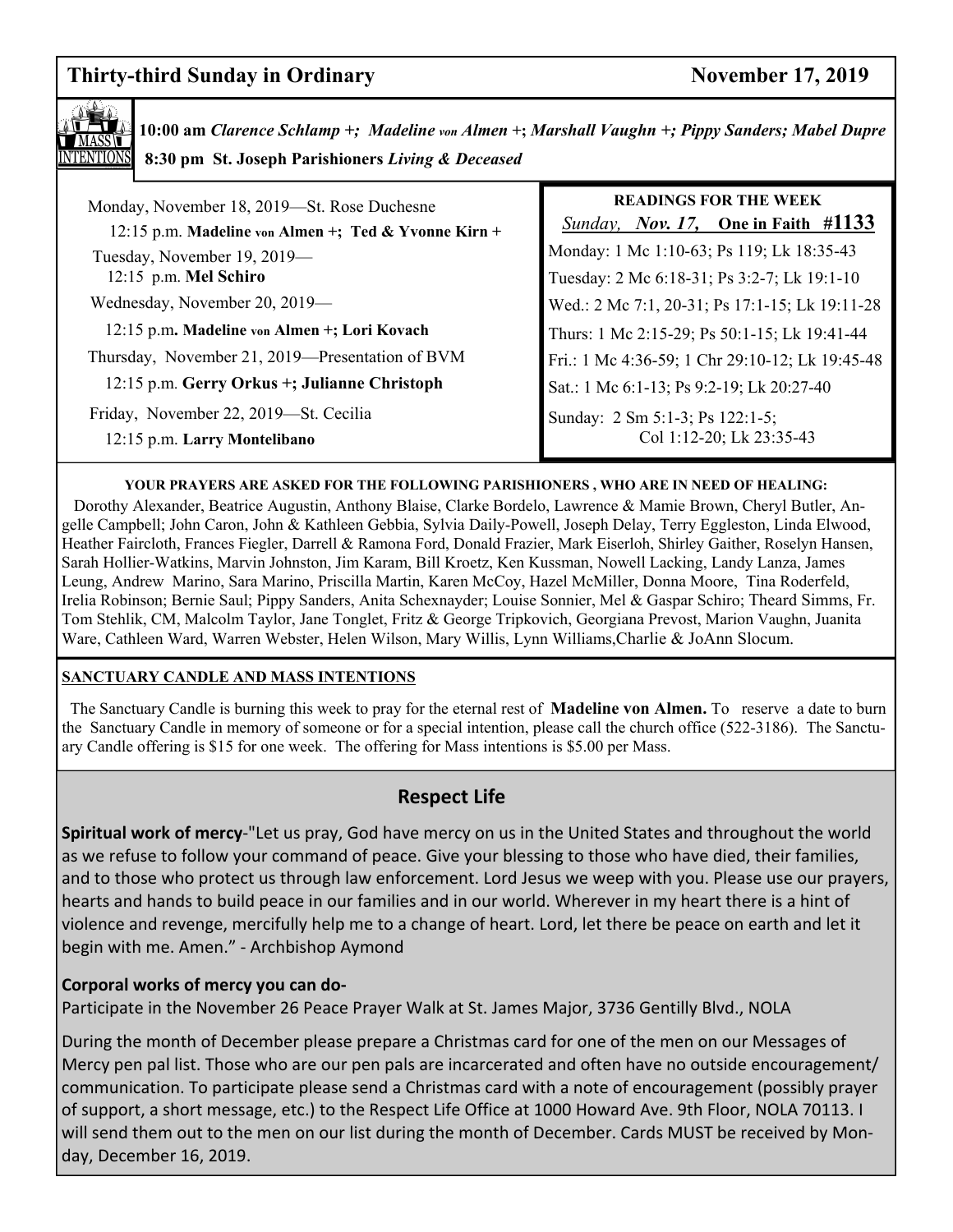**I call upon you, for you will answer me, O God.** *— Psalm 17:6*

#### *PARISH CALENDAR*

21 Nov. **Thursday** RCIA (6:30 pm) meets in Chapel

**TREASURE & STEWARDSHIP Sunday, Nov 10….….….....\$ 5,050.00** 

 *Thank you for your generosity!* 

24 Nov. **Sunday** Children's Liturgy of the Word (10 am/ 8:30 pm)

From the Letter to the Hebrews, we can imagine the communion of saints as a giant gathering of people, all of whom have run, or are running, the great race. "Since we are surrounded by so great a cloud of witnesses, let us also lay aside every weight and the sin that clings so closely, and let us run with perseverance the race that is set before us" (Heb. 12:1-2). The communion of saints in Catholicism dates as far back as the 300s reflecting our sharing in one baptism and the Eucharist, both representing and bringing about our unity as one body of Christ. In the West, the communion of saints more commonly means a communion of "holy ones," both the living and the dead. Saints in the New Testament, means not canonized saints (a much later development), but rather all the people of God.

The main point about the communion of saints is that it connects us all—one faith, one Lord, one baptism. In celebrating the Eucharist, we pray together with all those who have gone before us. We living can pray for the dead, "the souls in purgatory," who need prayers on their journey to God. Those in heaven pray for us, inspire us by their example, and remain present to us in ways of which we know not. "I will spend my heaven doing good on earth," said St. Thérèse of Lisieux before her death. In some marvelous, inexplicable way, we are bound to those who've gone before us freeing us from being merely people of our own age—we can be with Mozart and Teresa of Àvila, St. Vincent and our ancestors.



# **Pope Francis'** *November* **Intention**

That a spirit of dialogue, encounter, and reconciliation emerge in the Near East, where diverse religious communities share their lives together

# **Congratulations!**

**Jamie & Jeff whose daughter**

*Josephine Marie* 



# **TODAY'S READINGS**

**First Reading** — For those who fear the name of the Lord, the sun of justice will arise (Malachi 3:19-20a).

**Psalm** — The Lord comes to rule the earth with justice (Ps 98). **Second Reading** — Those who are living in idleness are urged to earn their own living (2 Thessalonians 3:7-12).

**Gospel** — Jesus foretells the destruction of Jerusalem, the persecution of his followers (Luke 21:5-19).

# **LIFE IS HARD, BUT HAVE NO FEAR**

 Today's readings take a fearless look at reality and reach a conclusion that we all know: life is hard. The prophet Malachi preaches fire, warning us that evildoers will perish in flames. Saint Paul offers his own warning to the Thessalonians: keep busy, but never become a busybody. He reminds Christians that the apostles themselves worked in "toil and drudgery" as a model for how we ought to contribute to our community. The Gospel returns to the apocalyptic tone of Malachi, describing the utter chaos of the end-times. We will know the end is near when violence, catastrophe, and hatred dominate the earth. But we must not fear! God's saving plan brings peace to our hearts. Malachi speaks of the sun's "healing rays," and Jesus himself promises to protect every hair on our heads.

#### **CHARTER FOR THE PROTECTION OF CHILDREN AND YOUNG PEOPLE**

In response to the Charter for the Protection of Children and Young People from the United States Conference of Catholic Bishops, the Archdiocese of New Orleans continues to make the Hot Line available for anyone who has been hurt or sexually abused by anyone who works for the Church. The Hot Line continues to be available; the number is (504) 522-5019. In continuing our commitment to support and to heal, we invite and encourage individuals who have been hurt or sexually abused recently or in the past by clergy, religious or other employees of the Archdiocese to call our Hot Line and your message will be received confidentially by a mental health professional. Anyone can make a direct call during regular business hours to the Victims' Assistance Coordinator at (504) 861-6253.